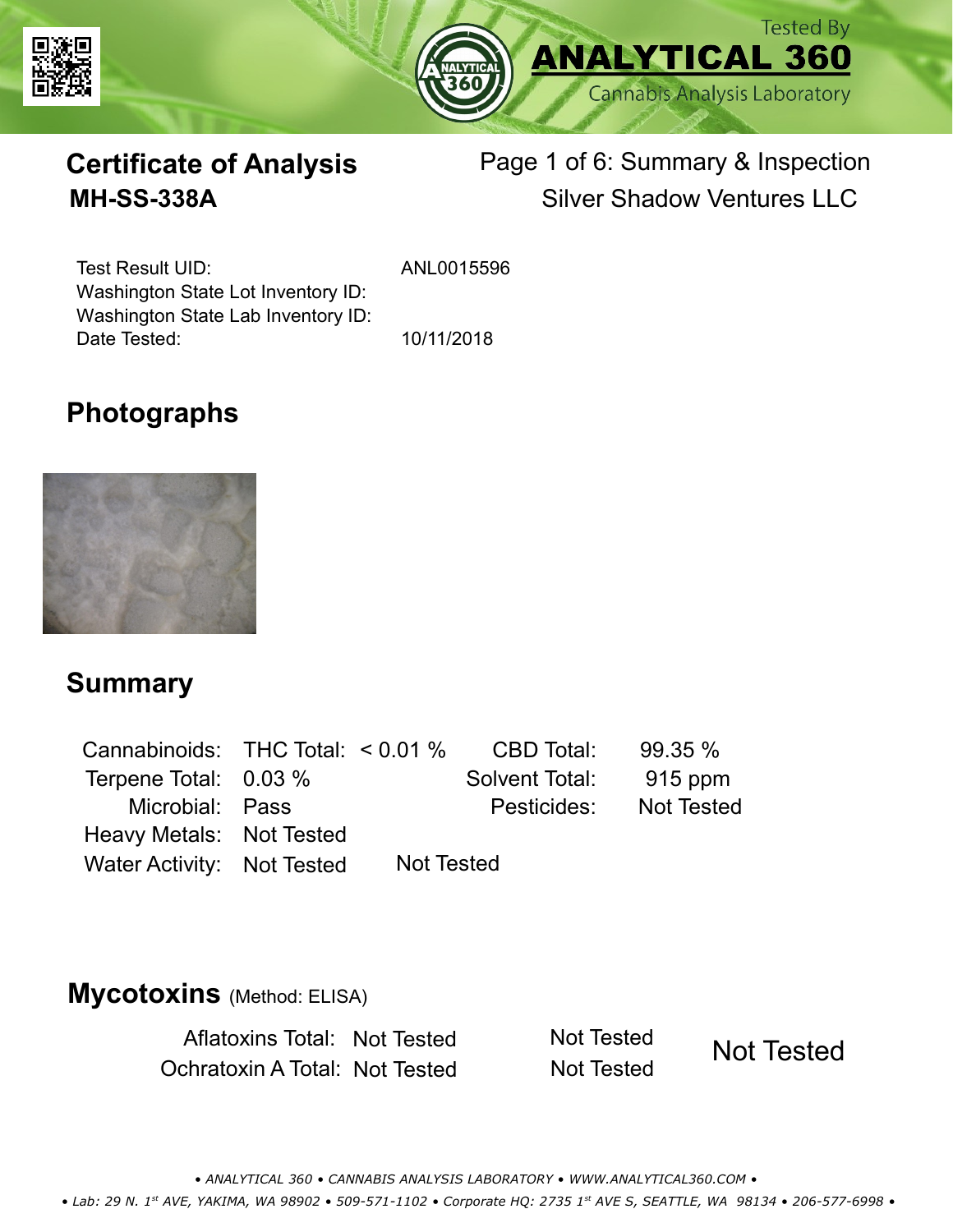



# **Certificate of Analysis** Page 2 of 6: Potency **MH-SS-338A** Silver Shadow Ventures LLC

| ANL0015596 |
|------------|
|            |
|            |
| 10/11/2018 |
|            |

#### **Cannabinoid Profile** (Method: HPLC-DAD)

| CBG-A                                                                                           |                                               | $< 0.01$ mg/g | < 0.01 % |
|-------------------------------------------------------------------------------------------------|-----------------------------------------------|---------------|----------|
|                                                                                                 | <b>CBG</b>                                    | $< 0.01$ mg/g | < 0.01 % |
| <b>CBG TOTAL</b><br>$(CBG-A * 0.878 + CBG)^1$<br>$\Delta$ 9-THC-A<br>$\Delta$ 9-THC             |                                               | $< 0.01$ mg/g | < 0.01 % |
|                                                                                                 |                                               | $< 0.01$ mg/g | < 0.01 % |
|                                                                                                 |                                               | $< 0.01$ mg/g | < 0.01 % |
|                                                                                                 | $\Delta$ 9-THCV                               | $< 0.01$ mg/g | < 0.01 % |
|                                                                                                 | $\Delta$ 8-THC                                | $< 0.01$ mg/g | < 0.01 % |
|                                                                                                 | <b>CBN</b>                                    | $< 0.01$ mg/g | < 0.01 % |
|                                                                                                 | <b>THC-TOTAL</b><br>$(THC-A * 0.877 + THC)^1$ | $< 0.01$ mg/g | < 0.01 % |
|                                                                                                 | CBD-A                                         | $< 0.01$ mg/g | < 0.01 % |
|                                                                                                 | <b>CBD</b>                                    | 993.54 mg/g   | 99.35 %  |
|                                                                                                 | CBDV-A                                        | $< 0.01$ mg/g | < 0.01 % |
|                                                                                                 | <b>CBDV</b>                                   | $0.31$ mg/g   | 0.03 %   |
|                                                                                                 | <b>CBD-TOTAL</b><br>$(CBD-A * 0.877 + CBD)^1$ | 993.54 mg/g   | 99.35 %  |
|                                                                                                 | CBC                                           | $< 0.01$ mg/g | < 0.01 % |
| $(\Delta$ 9THC + 9-THCV + $\Delta$ 8THC + CBN + CBD + CBDV + CBG + CBC <sup>2</sup>             | <b>ACTIVATED-TOTAL</b>                        | 993.85 mg/g   | 99.39 %  |
| <b>TOTAL DETECTED CANNABINOIDS</b><br>(CBDV TOTAL + THC TOTAL + CBD TOTAL + CBG TOTAL + D8THC + |                                               | 993.85 mg/g   | 99.39 %  |

(CBDV TOTAL + THC TOTAL + CBN + CBC + THCV)

1 - Cannabinoid totals are adjusted to account for the decarboxylation of the cannabinoid acids. The reported total is the amount of the activated cannabinoid that would be if all of the<br>carboxylic acid has been removed th

2 - Cannabinoids that have been activated through decarboxylation (curing/storage of flowers, or heating/cooking of edibles, tinctures, & concentrates)

*• ANALYTICAL 360 • CANNABIS ANALYSIS LABORATORY • WWW.ANALYTICAL360.COM • • Lab: 29 N. 1st AVE, YAKIMA, WA 98902 • 509-571-1102 • Corporate HQ: 2735 1st AVE S, SEATTLE, WA 98134 • 206-577-6998 •*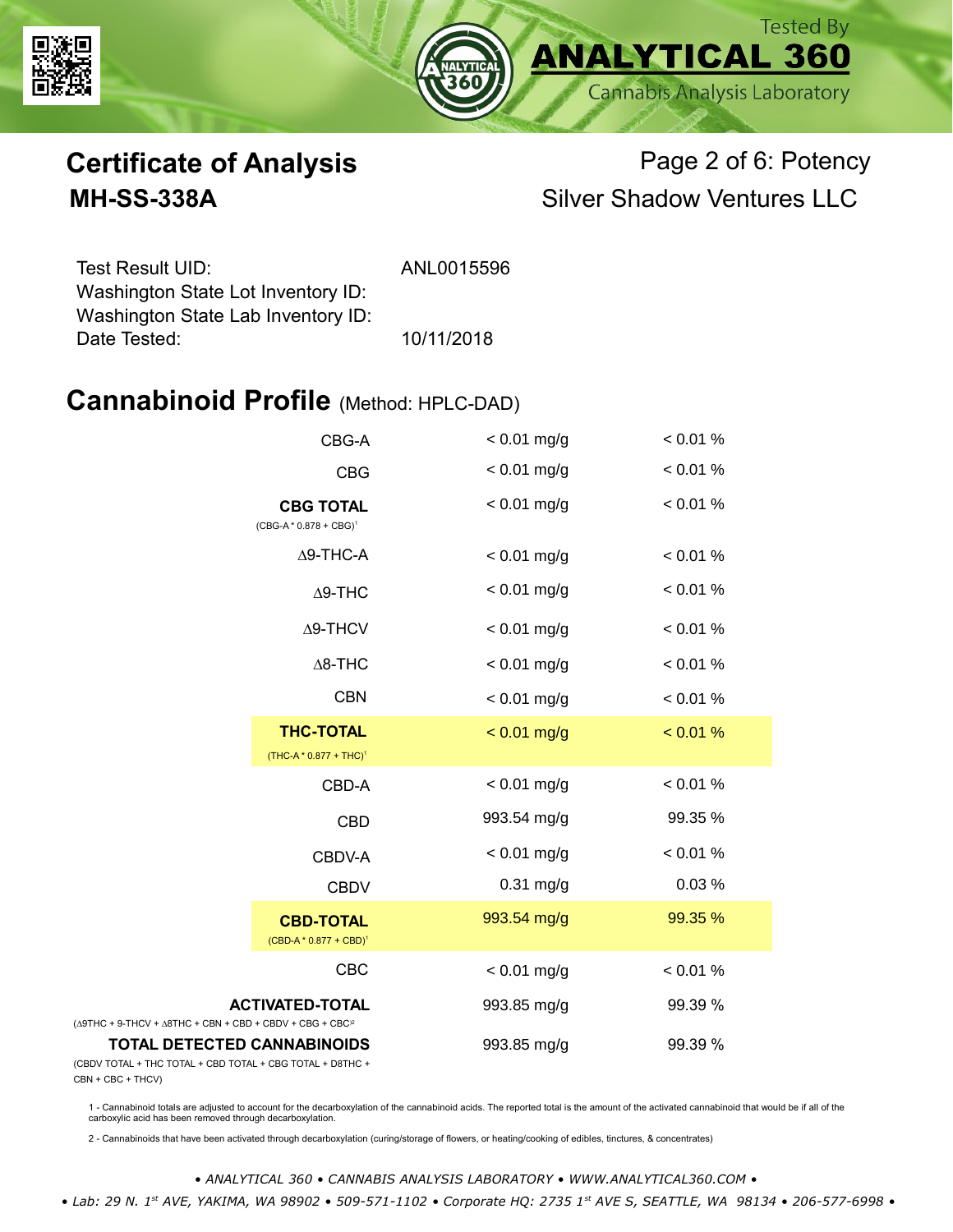



# **Certificate of Analysis** Page 3 of 6: Terpenes **MH-SS-338A** Silver Shadow Ventures LLC

| Test Result UID:                   | ANL0015596 |
|------------------------------------|------------|
| Washington State Lot Inventory ID: |            |
| Washington State Lab Inventory ID: |            |
| Date Tested:                       | 10/11/2018 |

#### **Terpene Profile** (Method: HS-GC-FID)

| Alpha Pinene         | $< 0.01$ mg/g | < 0.01 % |
|----------------------|---------------|----------|
| <b>Beta Pinene</b>   | $< 0.01$ mg/g | $0.01\%$ |
| Myrcene              | $0.02$ mg/g   | < 0.01 % |
| Ocimene              | $< 0.01$ mg/g | < 0.01 % |
| Limonene             | $< 0.01$ mg/g | < 0.01 % |
| Terpinolene          | $< 0.01$ mg/g | $0.01\%$ |
| Linalool             | $< 0.01$ mg/g | < 0.01 % |
| Caryophyllene        | $0.18$ mg/g   | 0.02%    |
| Humulene             | $0.06$ mg/g   | $0.01\%$ |
|                      |               |          |
| <b>Terpene Total</b> | $0.26$ mg/g   | $0.03\%$ |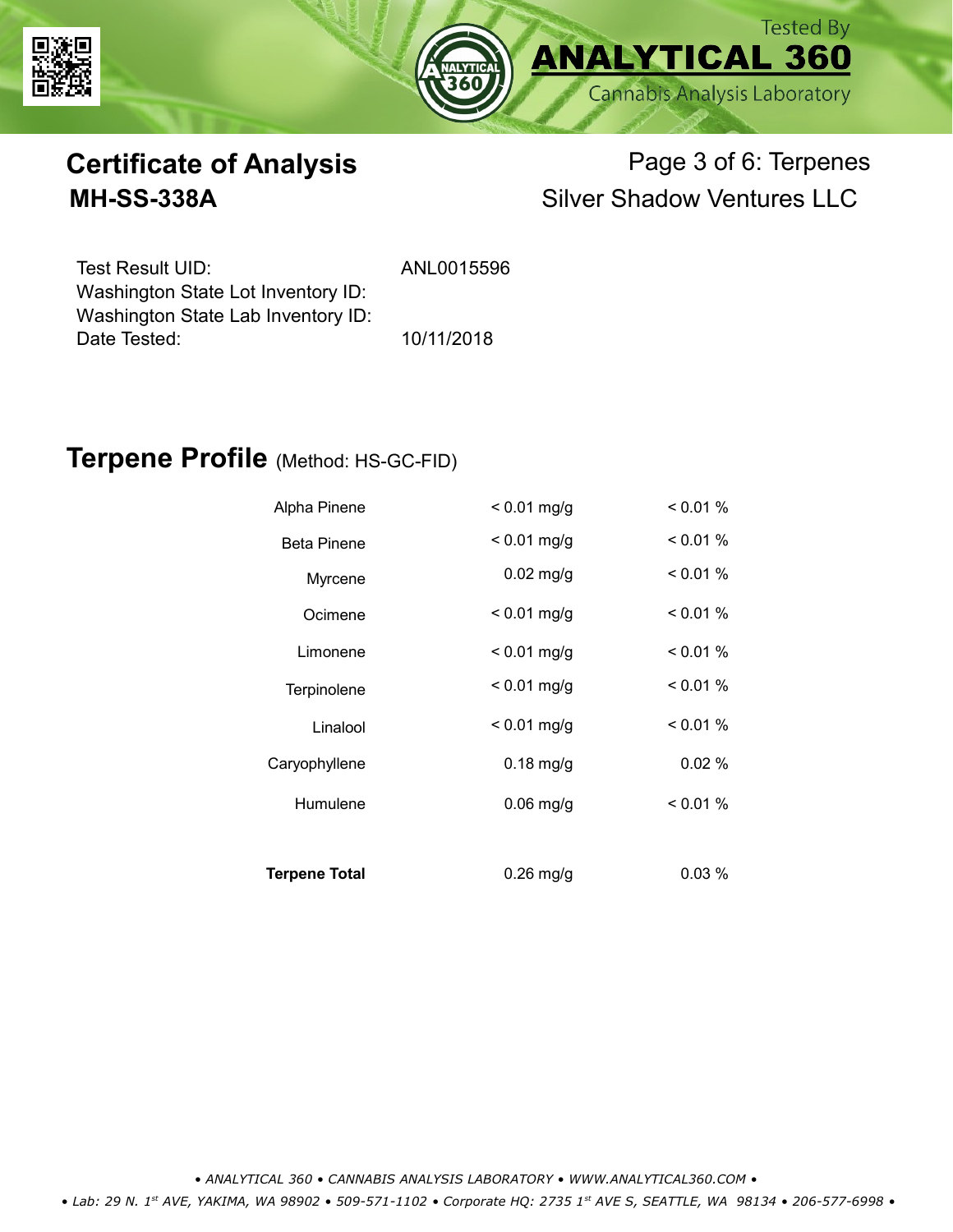



# **Certificate of Analysis** Page 4 of 6: Residual Solvents **MH-SS-338A** Silver Shadow Ventures LLC

Test Result UID: ANL0015596 Date Tested: 10/11/2018 Washington State Lot Inventory ID: Washington State Lab Inventory ID:

### **Residual Solvent Test** (Method: HS-GC-FID)

| Propane         | $< 20$ ppm | Methanol             | $< 20$ ppm |
|-----------------|------------|----------------------|------------|
| Isobutane       | $< 20$ ppm | Acetonitrile         | $< 20$ ppm |
| <b>Butane</b>   | $< 20$ ppm | Dichloromethane      | $< 20$ ppm |
| Ethanol         | Not Tested | <b>Ethyl Acetate</b> | $< 20$ ppm |
| Acetone         | $< 20$ ppm | Chloroform           | $< 2$ ppm  |
| <b>Toluene</b>  | $< 20$ ppm | Cyclohexane          | $< 20$ ppm |
| Pentane         | 915 ppm    | Benzene              | $< 2$ ppm  |
| Isopropanol     | $<$ 20 ppm | <b>Ethyl Benzene</b> | $< 20$ ppm |
| Hexane          | $<$ 20 ppm | $m + p$ Xylenes      | $< 20$ ppm |
| Heptane         | $<$ 20 ppm | o Xylene             | $< 20$ ppm |
| Isopentane      | $< 20$ ppm | <b>Total Xylenes</b> | $< 20$ ppm |
| Tetrahydrofuran | $< 20$ ppm |                      |            |

#### Total Solvents 915 ppm

*• ANALYTICAL 360 • CANNABIS ANALYSIS LABORATORY • WWW.ANALYTICAL360.COM •*

 *• Lab: 29 N. 1st AVE, YAKIMA, WA 98902 • 509-571-1102 • Corporate HQ: 2735 1st AVE S, SEATTLE, WA 98134 • 206-577-6998 •*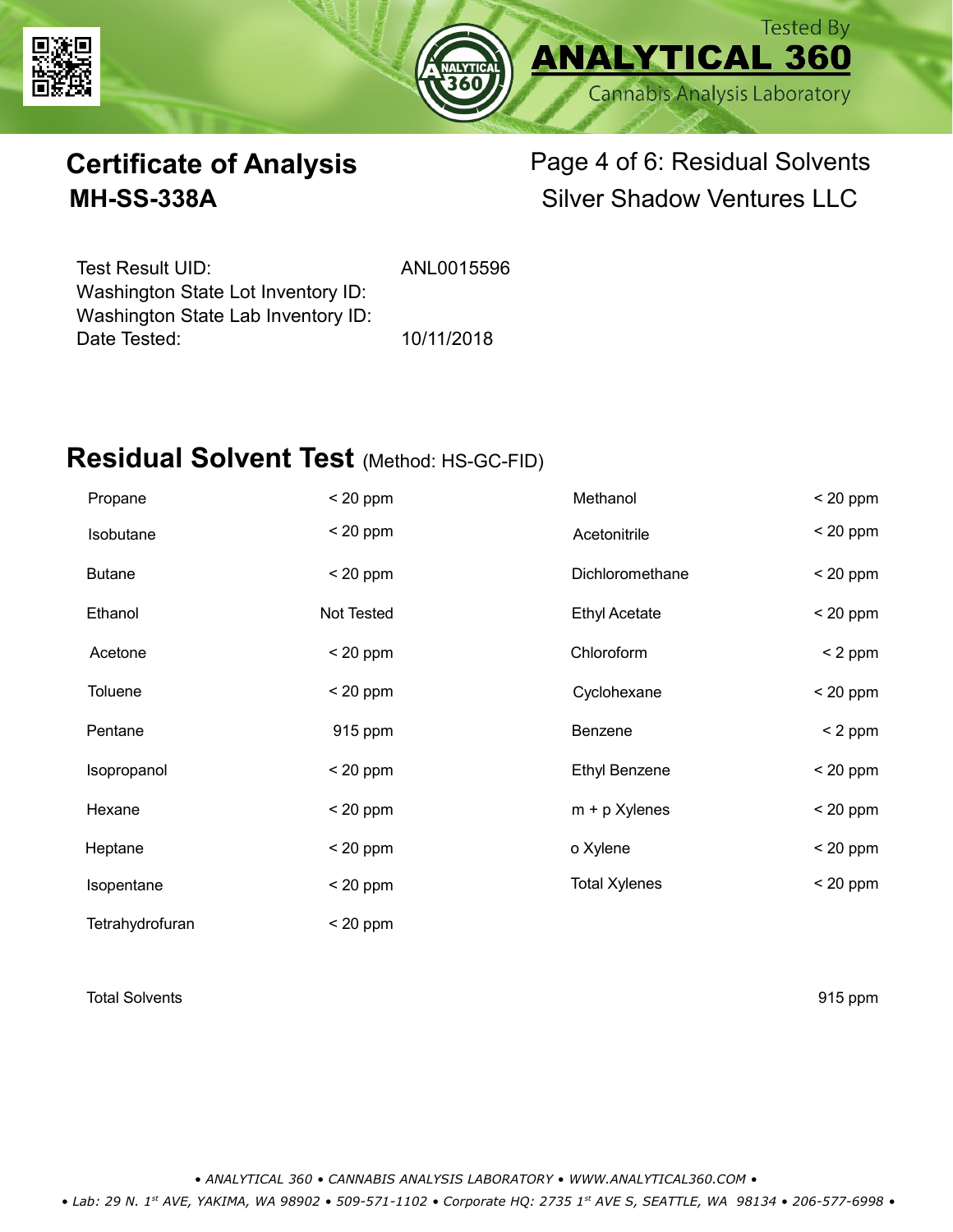



# **Certificate of Analysis Page 5 of 6: Microbial MH-SS-338A** Silver Shadow Ventures LLC

Test Result UID: ANL0015596 Date Tested: 10/11/2018 Washington State Lot Inventory ID: Washington State Lab Inventory ID:

### **I-502 Microbial Analysis (Method: Plate Counting)**

| Bile Tolerant Gram Negative Bacteria Count | $<$ 20 CFU/g | Pass |
|--------------------------------------------|--------------|------|
| Salmonella spp.                            |              | Pass |
| Escherichia coli                           |              | Pass |
|                                            |              |      |

Washington State Criteria:

Counts not to exceed:

1,000 Bile-tolerant Gram Negative Bacteria for solvent extracts, 10,000 Bile-tolerant Gram Negative Bacteria for hash and kief, and *E coli* and *Salmonella* not detected in one gram for all products.

### **Non-Mandatory Microbial Analysis** (Method: Plate Counting)

| Total Aerobic Plate Count  | $<$ 20 CFU/g |
|----------------------------|--------------|
| Total Yeast and Mold Count | $<$ 20 CFU/g |
| Coliforms                  | $<$ 20 CFU/g |

TNTC = Too Numerous to Count

*• ANALYTICAL 360 • CANNABIS ANALYSIS LABORATORY • WWW.ANALYTICAL360.COM •*

 *• Lab: 29 N. 1st AVE, YAKIMA, WA 98902 • 509-571-1102 • Corporate HQ: 2735 1st AVE S, SEATTLE, WA 98134 • 206-577-6998 •*